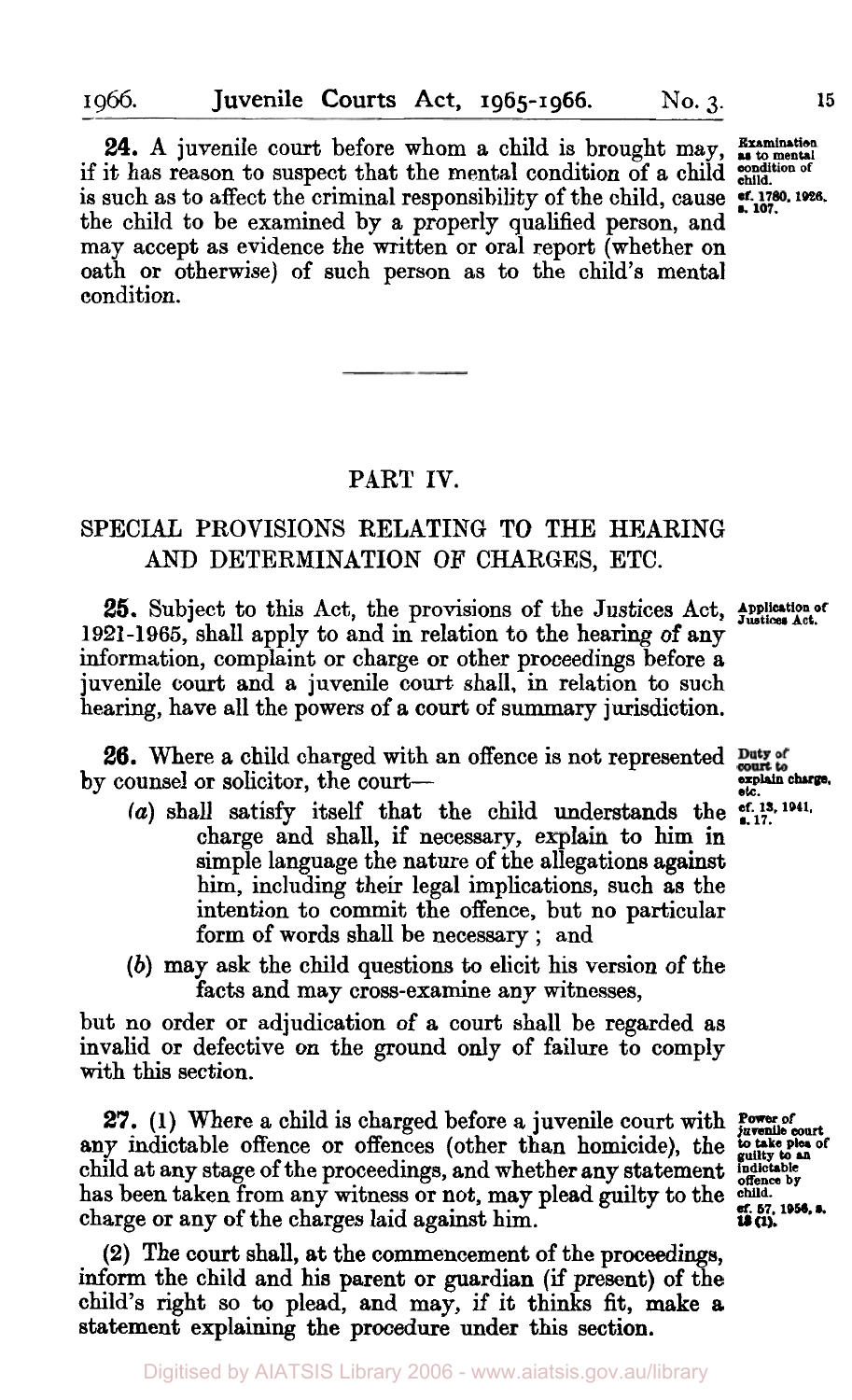**(3)** Where a child pleads guilty pursuant to this section, the procedure of the court shall, subject to this Act, be the same as the procedure of a court of summary jurisdiction, and the provisions of the Justices Act, **1921-1965,** shall, *so* far as they are applicable and not inconsistent with this Act, apply to and in relation to the hearing and determination of the charge.

**(4)** If, after the child has *so* pleaded guilty, the court, after consideration of any facts stated by the prosecutor or given in evidence, is **of** the opinion that the time for taking the plea should be postponed, it may order that the plea of quilty be withdrawn; and thereupon all further proceedings in respect of the offence shall, subject to this Act, be conducted in accordance with this Act and the Justices Act, **1921-1965,** as if the child had not *so* pleaded guilty.

**(5)** If any such further proceedings are taken, the child shall not, by reason of his plea of guilty be entitled to plead *autrefois convict.* 

**28.** (1) Where a child appears before a juvenile court constituted of a special magistrate on an information charging the child with an indictable offence (other than homicide) to which the child does not plead guilty, the court may, subject to **s. 161. 1479.** this Act, hear and determine the matter before the court in a summary way or proceed to hold the preliminary examination and the provisions of Part **V** of the Justices Act, **1921-1965,**  shall, *so* far as they are applicable, apply to and in relation to the preliminary examination.

**(2)** Before exercising his discretion under subsection **(1)** of this section, the special magistrate constituting the court shall—

- *(a)* explain to the child and his parent or guardian (if present) the relative implications of the matter being dealt with in **a** summary way and of committing the child for trial before the Supreme Court and give them an opportunity of making representations for the consideration of the magistrate ; and
- *(b)* have regard to the nature of the charge, the age of the child, the circumstances of the case and the representations made by or **on** behalf **of** the child or his parent or guardian **or** by the prosecutor or an officer of the department.

**(3)** The matter shall be heard and determined in a summary way unless the special magistrate is satisfied, having regard to all the facts and circumstances known to the court, that it is desirable, in the interests of the administration of justice, to commit the child for trial to the Supreme **Court.** 

**where child indictable not plead guilty.**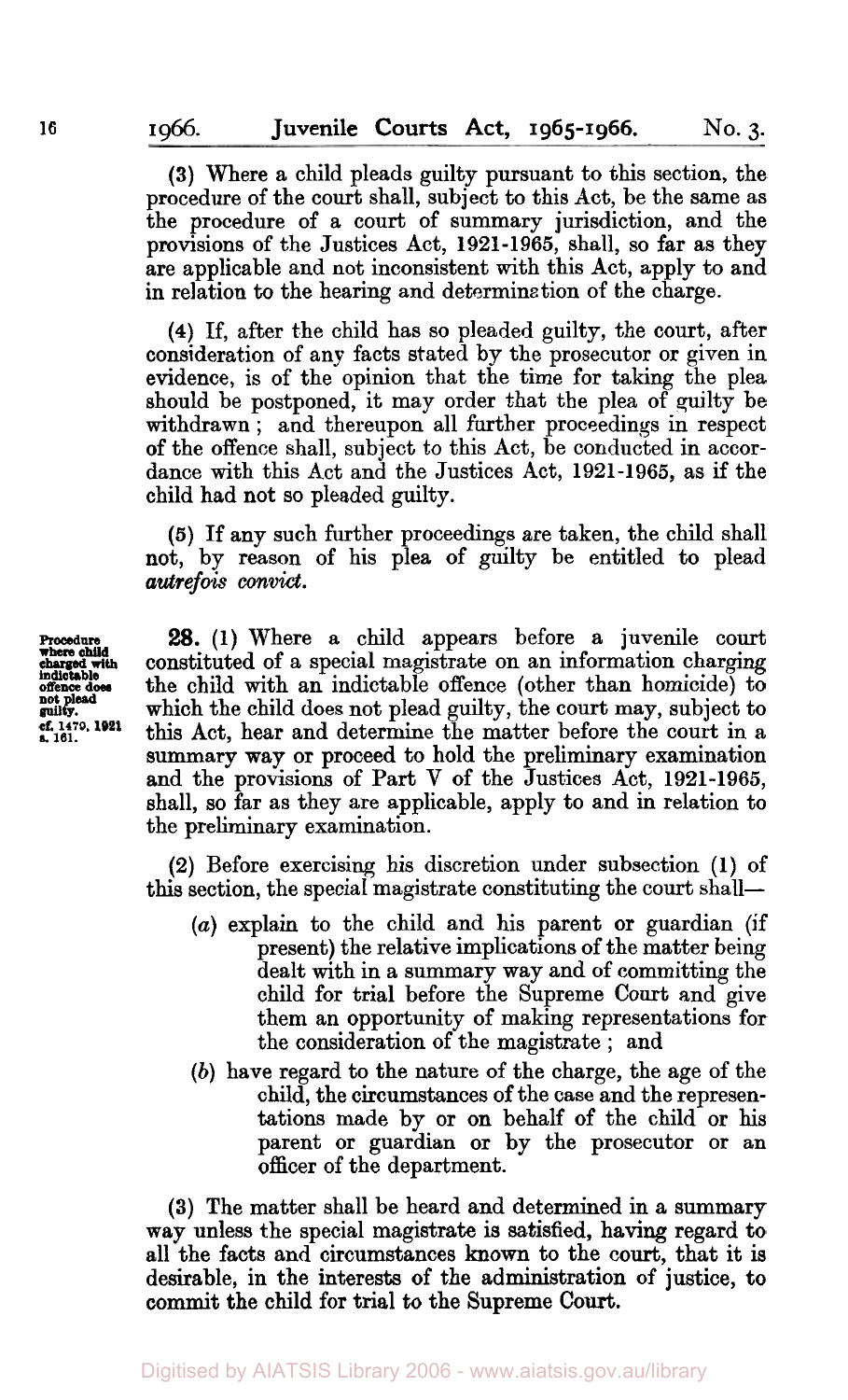of justices on an information charging the child with an indictable offence (other than homicide) to which the child does not plead guilty, the justices shall desist from further proceeding with the hearing and shall, by memorandum, refer the proceedings for hearing before a juvenile court constituted of a special magistrate upon a date and at a time which shall be specified in the memorandum and notified to the parties.

*(5)* The court so referring the proceedings shall have the same powers as it would have if it were referring the proceedings under section **14** of this Act.

**29.** (1) Where any proceedings against a child in a juvenile **Procedure** and court are heard and determined in a summary way, the *juvenile court* procedure and powers of the court shall, subject to this Act, be **trial. 1921.** the same as the procedure and powers of a court of summary **s.** 161. 1921, jurisdiction under the Justices Act, **1921-1965,** and the provisions of that Act shall apply to and in relation to the hearing and determination of the proceedings accordingly.

**(2)** Where an information charging a child with an indictable offence is heard and determined in a summary way by a juvenile court and, if that offence were tried before the Supreme Court, that court would have power to record an alternative verdict to the offence charged, the juvenile court may record an alternative verdict to the offence with which the child is charged.

#### *30.* Where-

- *(a)* a child charged on information with an indictable offence before a juvenile court does not plead guilty of that offence ; and
- *(b)* the court does not decide **to** hear and determine the proceedings in a summary way,

the court shall hold the preliminary examination and the provisions of Part **V** of the Justices Act, **1921-1965,** shall, so far as they are applicable, apply **to** and in relation to the preliminary examination.

**31.** (1) Subject to this section, a juvenile court constituted Power of  $_{\text{juvenile}}$  court of a special magistrate which has found a child guilty of an guilty **or** a summary hearing and determination may sentence Act, **or** may commit the child to the Supreme Court for sentence in which case the provisions of Part **V** of the Justices Act, **1921-1965,** shall, subject to this section, apply with necessary adaptations, so far as the same are applicable. indictable offence (other than homicide) following a plea of **indictable** the child in accordance with the powers of the court under this court or

**Procedure on committal for trial**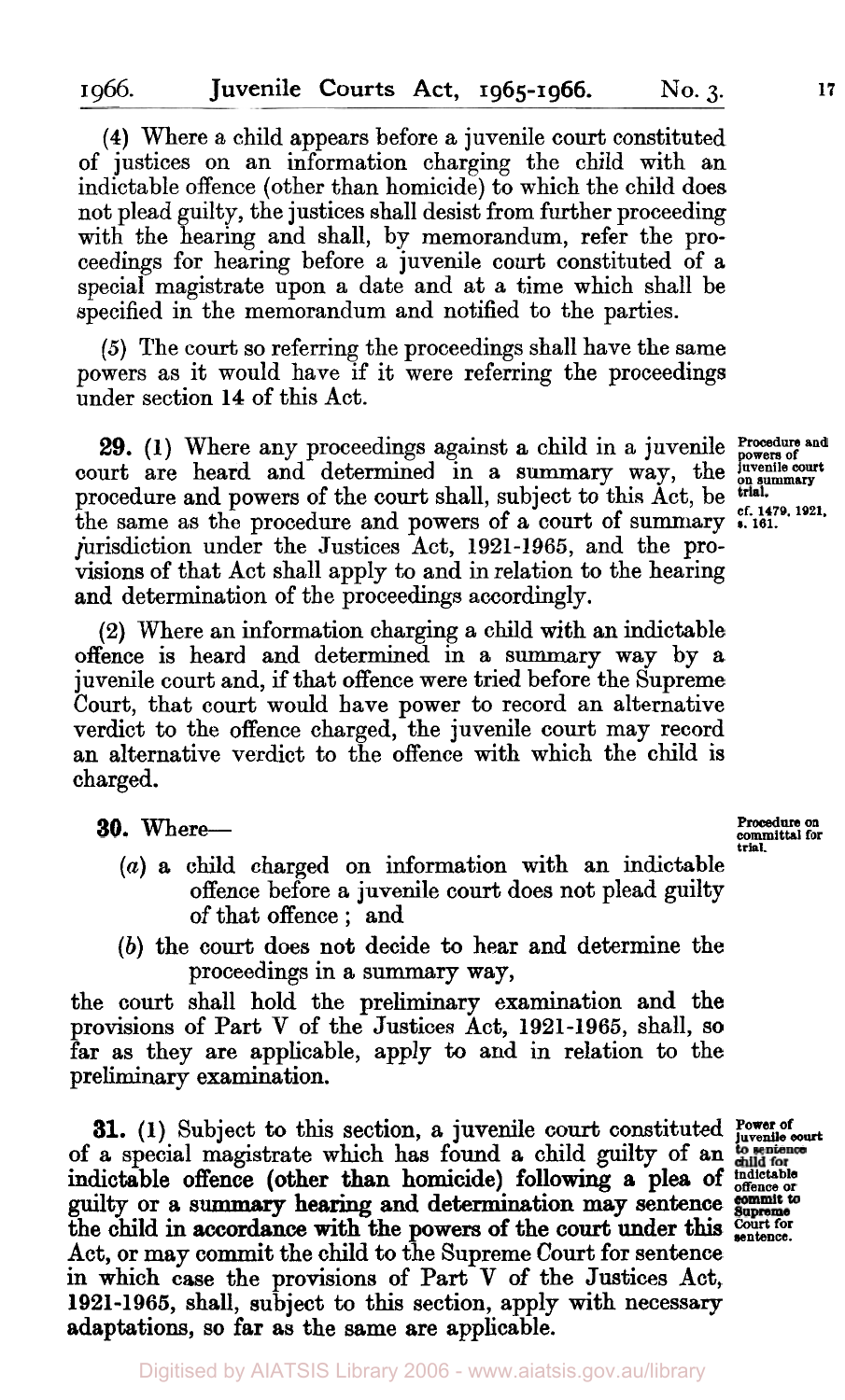**(2)** Before exercising his discretion under subsection (1) of this section, the special magistrate constituting the court shall-

- *(a)* explain to the child and his parent or guardian (if present) the nature of the discretion vested in the court and the relative implications of the child being sentenced in accordance with the powers of the juvenile court under this Act and of committing the child to the Supreme Court for sentence and give them an opportunity of making representations for the consideration of the magistrate ; and
- (b) have regard to the nature of the charge, the age of the child, the circumstances of the case and the representations made by or on behalf of the child or his parent or guardian or by the prosecutor or an officer of the department.

(3) The juvenile court shall sentence the child in accordance with the powers of the court under this Act unless the special magistrate is satisfied, having regard to all the facts and circumstances known to the court, that it is desirable, in the interests of the administration of justice, to commit him to the Supreme Court for sentence.

**(4)** Where a child who has pleaded guilty before a juvenile court to an indictable offence is committed to the Supreme Court for sentence-

- *(a)* the juvenile court shall make written notes of the facta stated by the prosecutor and of any statement made by the defendant in contradiction or explanation of the facts stated by the prosecutor, and shall forward those notes to the Attorney-General together with the statements (if any) of witnesses tendered by the prosecutor to the court ; and
- (b) the Attorney-General shall cause the notes and the statements of witnesses to be delivered to the proper officer of the Supreme Court at the place where the child is to appear for sentence, before or at the opening of that court on the first sitting thereof, or at such other time **as** the Judge who is to preside in such court may order.

(6) Where a child who has been found guilty of an indictable offence following a summary hearing and determination is committed to the Supreme Court for sentence-

*(a)* the juvenile court shall forthwith forward the record of the case, or cause the same to be delivered, to the Attorney-General together with the **information,**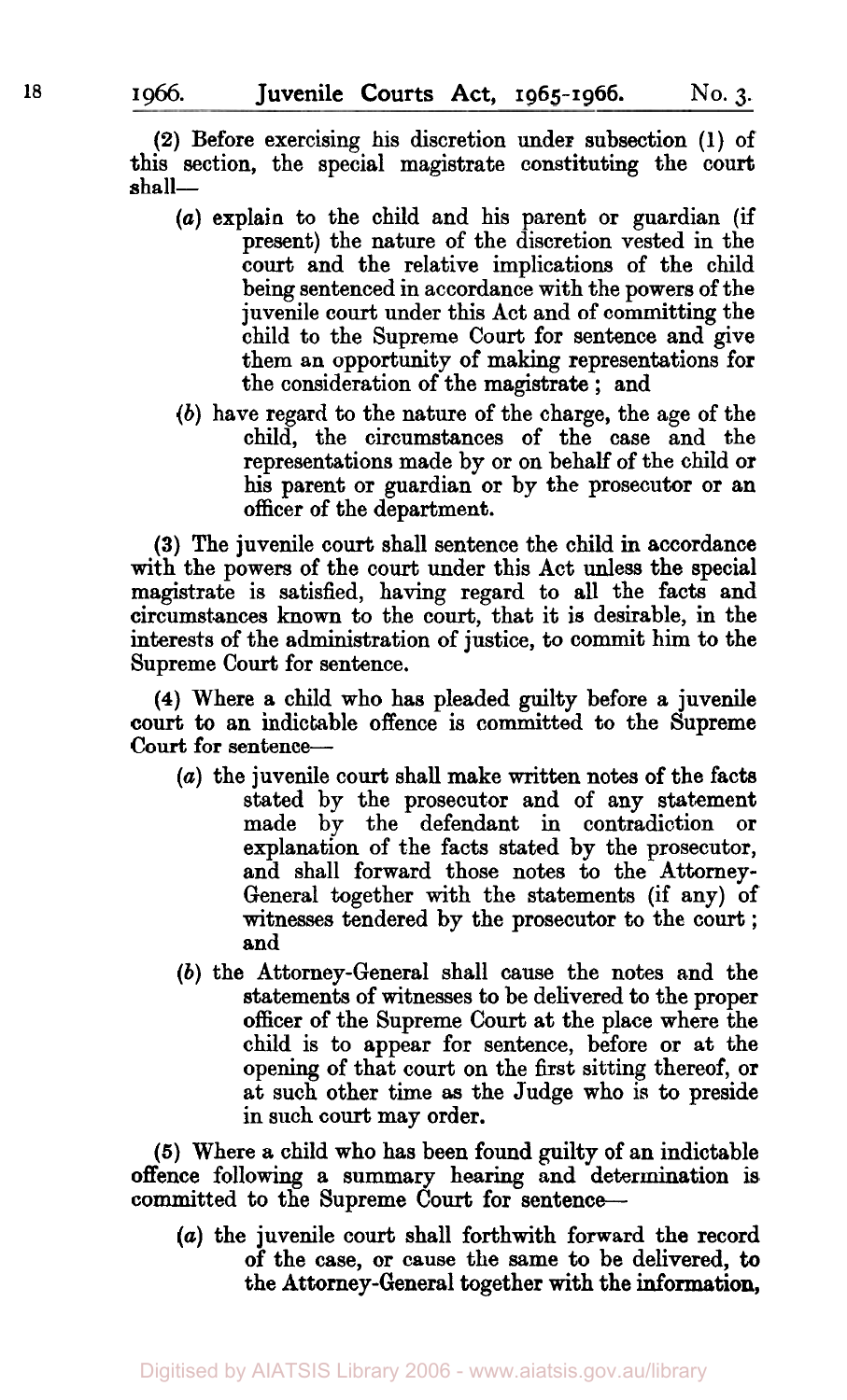evidence, a statement of the finding by the court and other relevant documents (if any) ; and

*(b)* the Attorney-General shall cause the record, information, evidence, statement and other relevant documents (if any) to be delivered to the proper officer of the Supreme Court at the place where the child is to appear for sentence, before or at the opening of that court on the first sitting thereof, **or**  at such other time as the Judge who is to preside in such court may order.

**(6)** Upon the appearance of the child for sentence before the Supreme Court, that court may pass sentence **or** otherwise deal with him as if he had been committed for trial to that court and had pleaded guilty or been found guilty (as the case may be) in that court, and all the same consequences shall ensue as if he had been so committed and had so pleaded guilty **or** been found guilty ; but if, for any reason, it appears to the Judge of that court that the plea of guilty, if any, should be withdrawn, he may advise the child, and allow him, to withdraw such plea and, if the same be thereupon withdrawn, the child shall be deemed to have been committed for trial, and **may** forthwith, **or** after adjournment, and notwithstanding that no information has been filed in that court, be arraigned, and the case shall proceed in the usual come.

**32.** Where a child is committed by a juvenile court to the **Bemand on** Supreme Court **for** trial **or** sentence, the juvenile court may release the child on bail or remand him to an institution **or** to any other suitable place (not being a prison) to be there detained until he is released **or** delivered in due course of law.

**33.** (1) When a child has pleaded guilty before a juvenile Examination court or the court has found that the offence with which a offenders. child is charged or other matter alleged against a child is proved, **R** 13. 1941. the court may order that the child be examined by a physician. psychiatrist **or** psychologist directed by the court to conduct such examination.

**(2)** The **court** may consider and act upon any report on the child prepared under subsection (1) of this section and any other report on the child's character, conduct, upbringing, physical condition and past history, if such report is prepared by a person to whom such matters are personally known **or** who **has** personally investigated those matters; but, subject to subsection **(3)** of this section, before passing any sentence **on**  the child-

*(a)* **so** much of the contents **of any** such report as is detrimental to the child shall be made known to the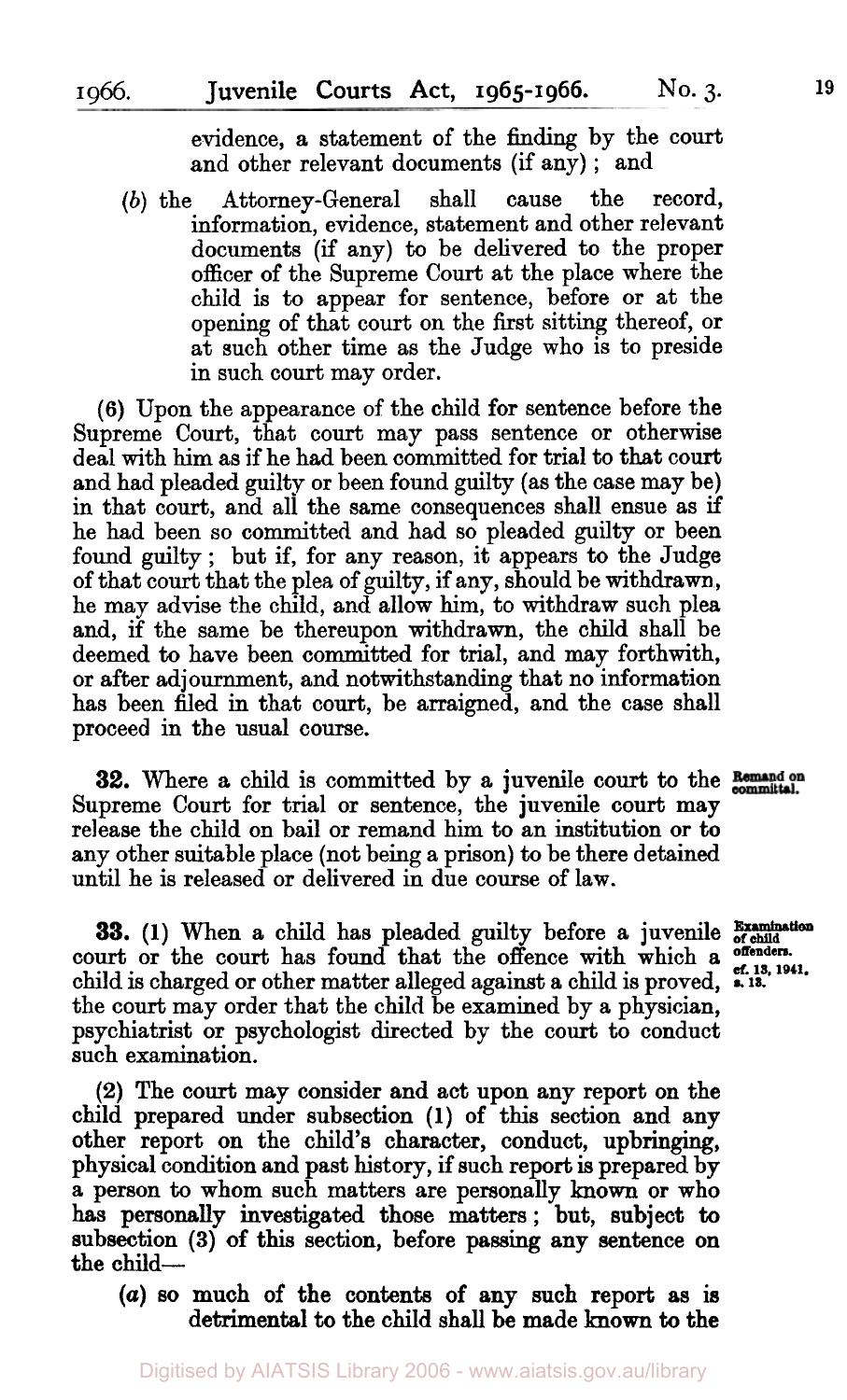child or his parent, guardian, counsel or solicitor if the child, parent, guardian, counsel or solicitor so requests ;

- *(b)* the child or his parent, guardian, counsel or solicitor shall, if he so requests, be given an opportunity of cross-examining the person who prepared the report on the matters dealt with therein ; and
- **(c)** the court shall, if so required by the child, or his parent, guardian, counsel or solicitor, procure the attendance of such person before the court for cross-examination.

**(3)** Notwithstanding anything contained in subsection **(2)**  of this section, the court, if it is of the opinion that the report contains material which, if disclosed to the child, may be prejudicial to the welfare of the child, may in its discretion order that the whole **or** any part of any such report shall not be made **known** to the child.

**(4)** Pending the examination **of** the child or the procuring of any report upon him, the court or a justice may, from time to time, adjourn the case.

*(5)* For the purposes **of** enabling a child **to** be examined as provided in this section, the court may order that the child be taken to an appropriate institution or other suitable place (not being an institution as defined in the Mental Health Act, **1935-1965,** or a prison) and that the child submit himself to such examination.

*8.* **113.** 

Power of **34.** (1) Where a juvenile court has found the offence alleged in juvenile court as found the offence alleged in information complaint or charge against a child proved and **to** an information, complaint or charge against a child proved and **cf.** 1780, 1926. **cf. 1780, 1926. cf. 1780, 1926. the court has power to sentence the child for that offence, the** court may-

- *(a)* apply the provisions of the Offenders Probation Act, **1913-1963** ; or
- *(b)* order the payment by the child of a fine not exceeding fifty pounds or, if a lesser maximum penalty is prescribed for the offence, a fine not exceeding that maximum.

**(2)** Without recording a conviction against a child, the court may exercise its powers under subsection **(1) of** this section or may impose such other penalty upon, or make such other order or adjudication in respect of, the child as it could have done if it had convicted him of the offence.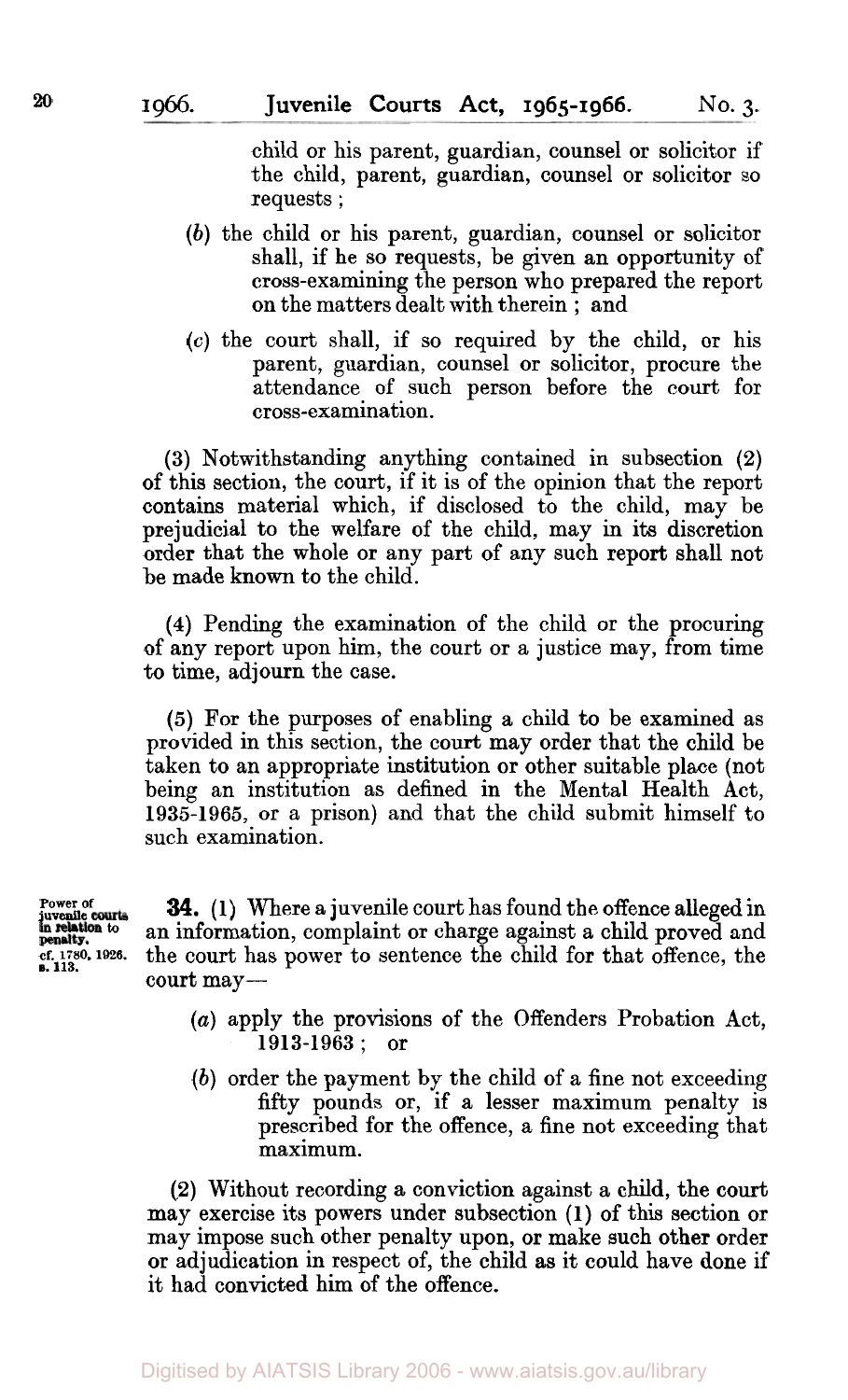**(3)** The court shall, before dealing with a child under this section, have regard to all the facts and circumstances relating to the child and the offence or the matter alleged against him that are known to the court and the court may exercise its discretion on the question of penalty as provided in this section without being bound by the minimum penalty (if any) prescribed in any Act for the offence alleged against the child.

**35. (1)** If a child is found guilty and convicted by a juvenile **Power to court constituted of a special magistrate of an offence punishable institution.** by imprisonment, the court shall not sentence the child to **s. 133**  imprisonment but **may,** subject to section **36** of this Act, by order, commit the child to a reformative institution.

court, whether constituted of a special magistrate or of justices,  $\frac{1}{\text{Minkler}}$ of any offence, whether punishable by imprisonment **or** not, of any onence, whener punishable by imprisonment of not, **ef. 1780, 1926,** the court may, subject to section 36 of this Act, by order in **\*118.** writing, place the child under the control of the Minister. **(2)** If a child is found guilty and convicted by a juvenile **Power to place child under** 

**36. (1)** Subject to subsection **(2)** of this section, where **<sup>a</sup>** child is committed to a reformative institution or placed under **institution** or the control of the Minister, the order committing him to a **Minister**. the Minister, shall, if it does not in fact so provide, be deemed to provide, as the case may be, that the child shall be detained in such reformative institution or that the child shall remain under the control of the Minister, subject to the provisions of the Social Welfare Act, until **he** attains the age of eighteen years. reformative institution or placing him under the control of  $\frac{67}{48}$ ,  $\frac{1780}{113}$ ,  $\frac{116}{14}$ 

**(2)** If **any** child at the time of being committed to **a**  reformative institution or placed under the control **of** the Minister is upwards of sixteen years **of** age, such child may be ordered by the court to **be** committed to a reformative institution **or** placed under the control of the Minister, as the case may be-

- *(a)* until he attains the age of eighteen **years; or**
- *(b)* **for any** period not less than one **year nor** more than two years, provided that such period does not expire before the child attains the age **of** eighteen **years.**

**87. A** juvenile court constituted **of** justices, which finds a **Juvenile court constituted of**  charge brought against a child for an offence punishable by *unit* imprisonment proved, shall not sentence the child to imprisonment **nor** make **an** order that the child be committed to a reformative institution; but, if the court **is of** the opinion

**B**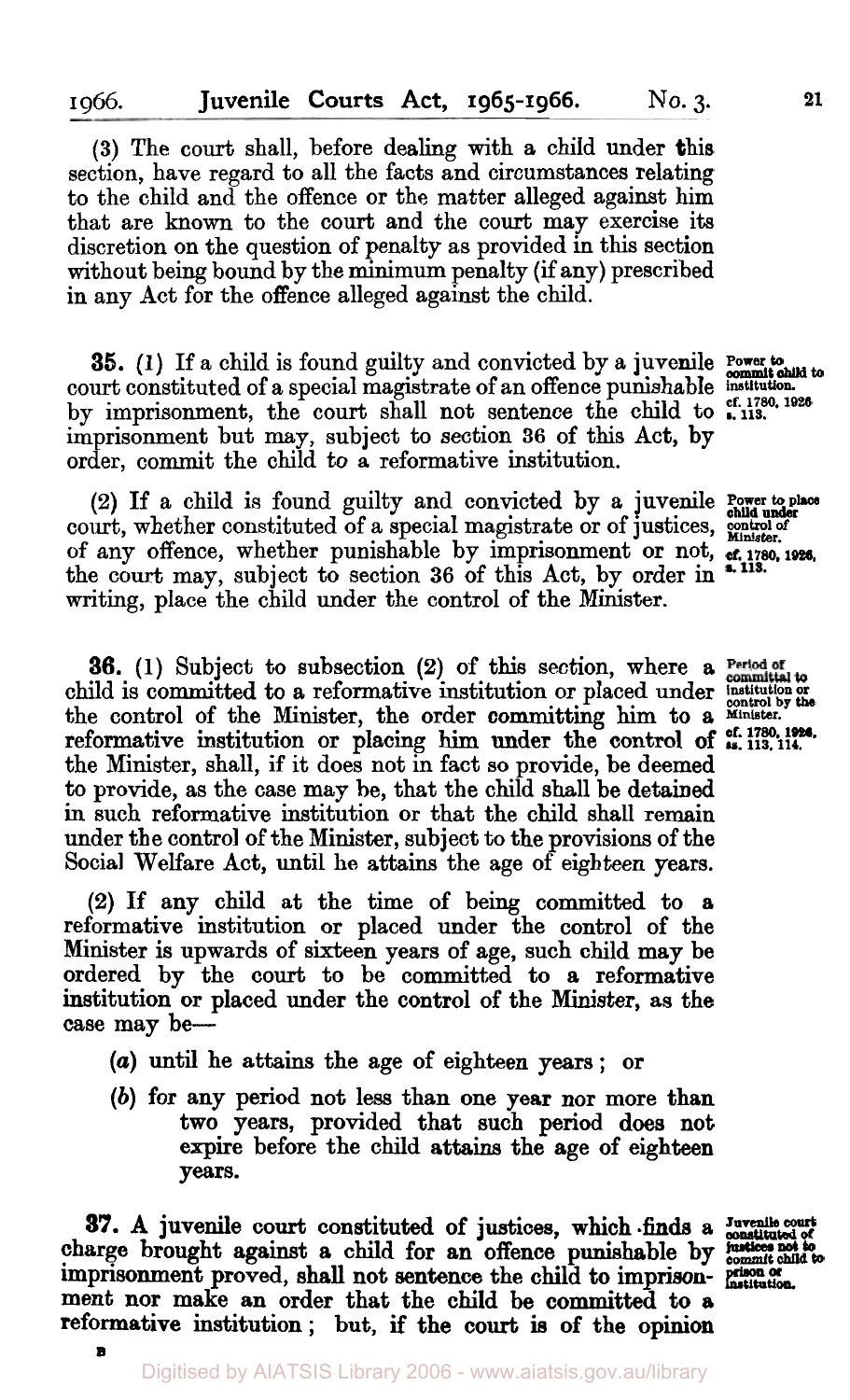that the child ought to be committed to a reformative institution the court shall, by memorandum, refer the case to the Adelaide Juvenile Court as provided by section **18** of this Act or to some other convenient juvenile court constituted of a special magistrate in which case the provisions of section **18** of this Act shall apply and have effect as if that other juvenile court were the Adelaide Juvenile Court.

**Power of Juvenile** *court*  **child from to disqualify holding or obtaining a driver's licence.** 

**38. (1)** In addition to the powers of a court of summary jurisdiction contained in the Road Traffic Act, **1961-1964,** or any other Act, to make an order disqualifying a person from holding or obtaining a licence to drive a motor vehicle, a juvenile court may, in addition to any other order it may make upon a charge for any offence being proved against a child, make an order disqualifying the child from holding or obtaining a licence to drive a motor vehicle-

- *(a)* as from a day or time specified in the order ; and
- *(b)* either for a period specified in the order or until further order,

if the court is satisfied, having regard to all the facts and circumstances before the court, that the child is not a fit and proper person to hold or obtain such a licence.

**(2)** The powers of the court under subsection **(1)** of this section may be exercised upon the charge being proved and with or without a conviction being recorded.

**(3) An** order made under this section shall have the same force and effect as if it were an order made by the court under section **168** of the Road Traffic Act, **1961-1964.** 

**(4)** The provisions of this section shall not be construed as derogating from the application or meaning of subsection **(2)**  of section **34** of this Act.

**Child Suffering disease or controlling from venereal incapable of sexual instincts.** 

**39. (1)** The powers **of** a court as defined in sections **77** and 77a of the Criminal Law Consolidation Act, **1935-1965,** may be exercised by a juvenile court constituted of a special magistrate upon a charge against a child for any of the offences to which those sections apply being proved before such court and with **or**  without a conviction being recorded.

**(2)** The provisions of this section shall not be construed as derogating from the application **or** meaning **of** subsection **(2)**  of section **34** of this Act.

**cf. 1121. 1913.**  *s 6 55* **1863 s. 44.** 

**juvenile Power of court 40. (1) In** addition to **or** in lieu **of** exercising any other **compensation** powers of a juvenile court, any juvenile court may, subject to engeneration. this section on the application of the prosecutor order a shild this section, on the application of the prosecutor, order a child **s. 4; 27, 1952.** against whom **any** charge for an offence before that **court** has **s. 43; 50. 1961.** been proved or the parent or guardian **of** such child **or** any two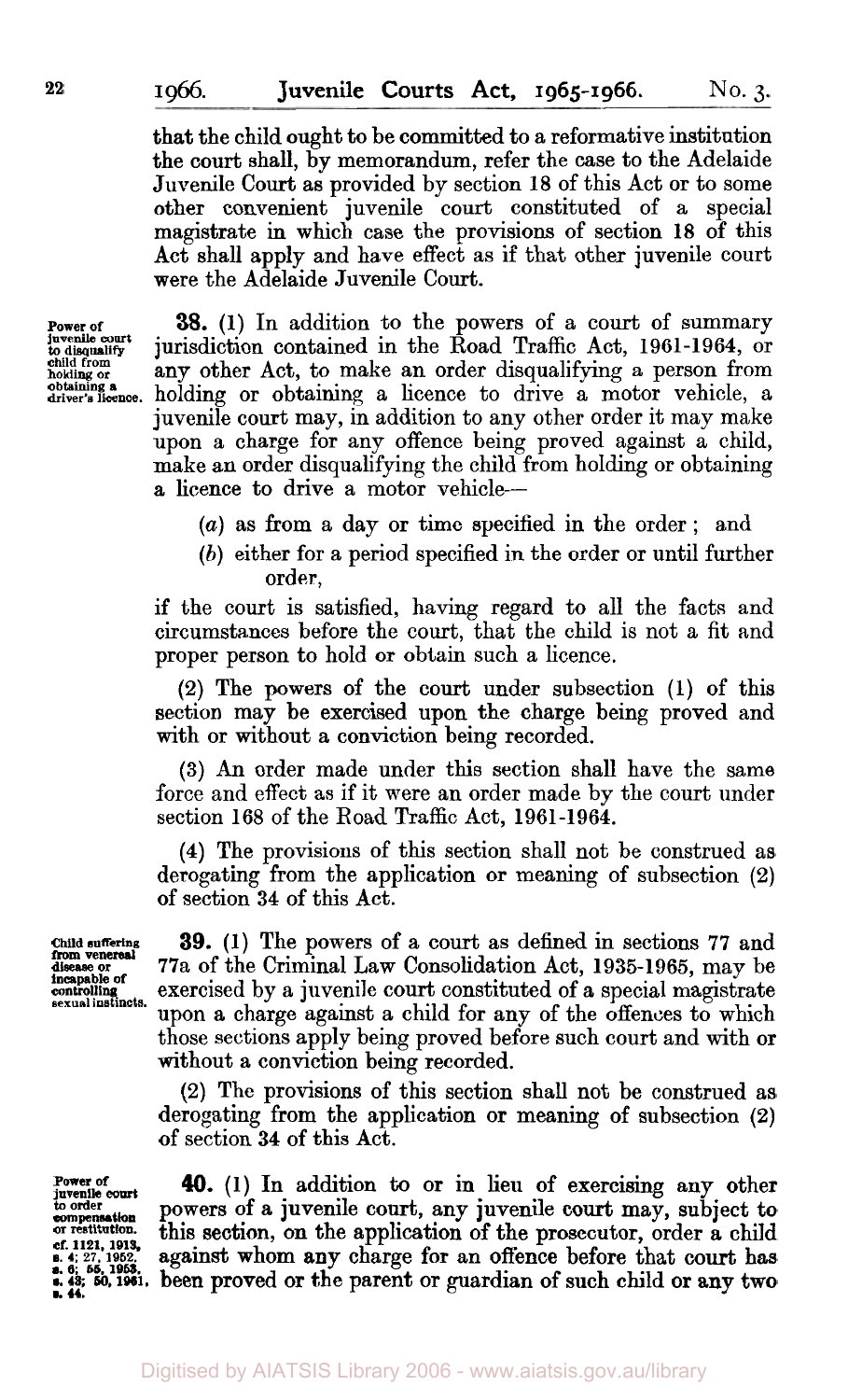### **1966. Juvenile Courts Act, 1965-1966.** No. 3.

or more of such persons to pay compensation or make restitution in respect of any damage or loss occasioned by the offence to any person who has suffered such damage or loss.

**(2)** The amount which the court may order any child or person to pay under this section shall not exceed the sum of two hundred pounds.

**(3)** Before making an order under this section, the court may require proof of the amount of loss or damage occasioned by the offence.

**(4)** If the court, after hearing evidence, is of the opinion that the evidence is not sufficient to enable it to determine the amount of the damage or loss, it may decline to make an order.

(5) Subject to subsection **(2)** of this section, an order under this section may direct the child, parent or guardian to pay such sum as the court thinks reasonable either as one payment or by instalments, and when making the order, the court shall have regard to the means of the child, parent or guardian against whom the order is made and, in the case of the parent or guardian, the extent, if any, to which the parent or guardian has, by his conduct or neglect or otherwise, conduced to the commission of the offence.

**(6)** Any order under this section may be enforced against the person against whom it is made in the same manner as if it were an order for the payment of money made by justices upon summary conviction of that person.

**(7)** An order under this section may be made against a child, parent or guardian present at the hearing in question, or against any parent or guardian who, having been required to attend the court during the hearing pursuant to an order served on him under section **19** of this Act, has failed to do so ; but, save as aforesaid, no such order shall be made without giving the child, parent **or** guardian an opportunity of being heard.

(8) An order under this section shall not be a bar to any other proceedings by or on behalf of the person who suffered the damage or loss, but such person shall not be entitled to recover, in respect of such damage or loss, a greater amount than the amount of the damage or loss suffered by him.

**(9)** The powers **of** a juvenile court under this section may be exercised upon the relevant charge being proved and with **or**  without a conviction being recorded against the **child.**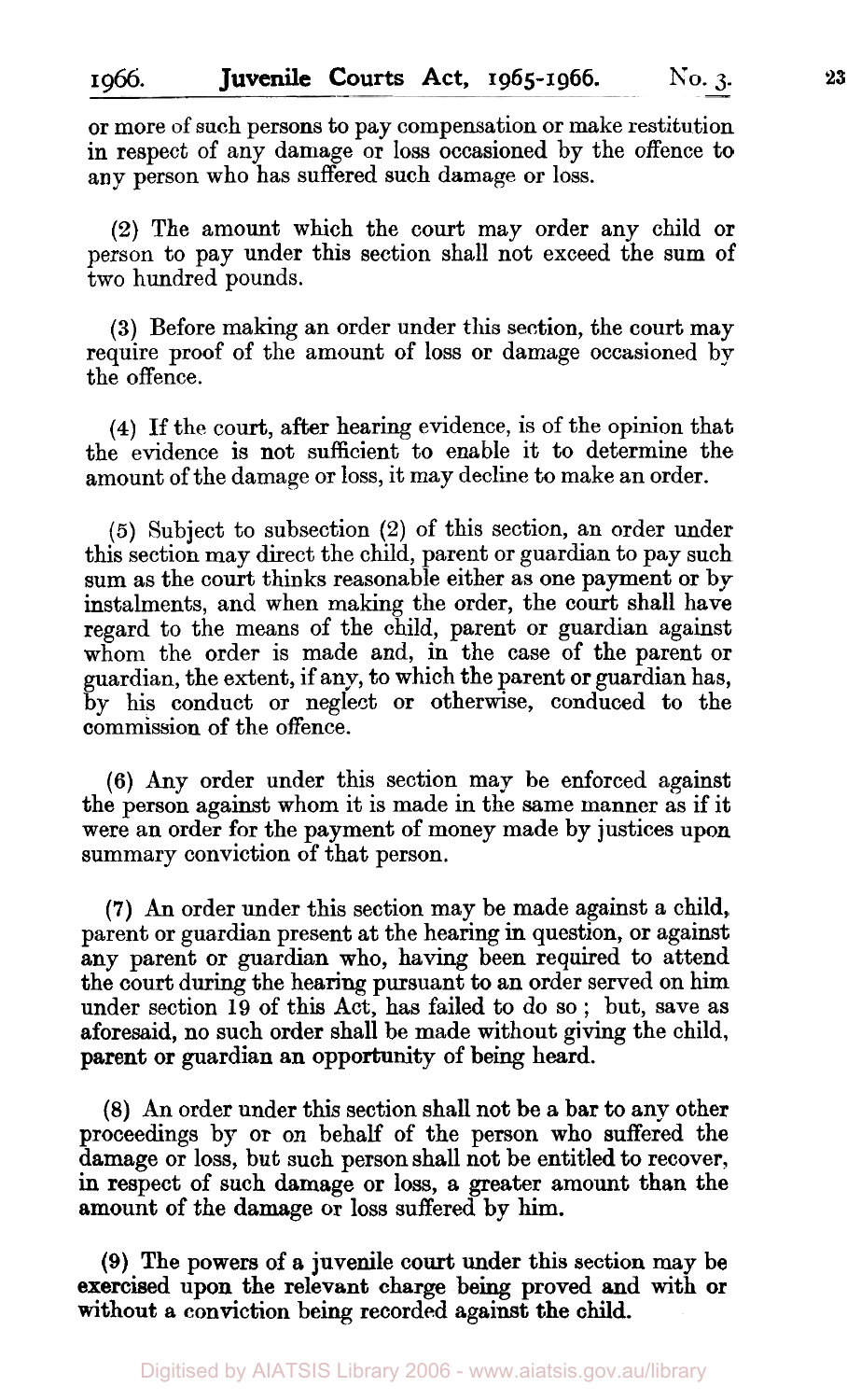**(10)** The provisions of subsection (9) of this section shall not be construed as derogating from the application or meaning of subsection **(2)** of section **34** of this Act.

Powers of **41.** (1) Where a child is committed to the Supreme Court for trial and found guilty of an offence (other than homicide), the Judge of the Supreme Court may, in his discretion-

- *(a)* make any order in relation to the child or his parent or guardian which may be made by a juvenile court constituted of a special magistrate ; or
- (b) remand the child to appear before a juvenile court constituted of a special magistrate to be dealt with as provided by this section.

**(2)** Where a Judge remands a child to appear before a juvenile court under this section-

- *(a)* he may give such directions as he thinks necessary for the custody of the child or for his release on bail and shall cause to be transmitted to the juvenile court a certified copy of the proceedings in the case and a certificate certifying-
	- (i) the nature of the offence ;
	- (ii) that the child has been found guilty of that offence ;
	- **(iii)** that the child has been remanded in custody or on bail to be dealt with in pursuance of this section ; and
	- (iv) any other matters which the Judge thinks ought to be brought to the notice of the juvenile court ; and
- (b) the juvenile **court** may sentence the child or otherwise deal with him as if the child had been tried and found guilty of the offence by that **court.**

**Punishment of homicide. children for** 

**42.** Where a child has been charged with homicide (other than homicide amounting to murder) and been found guilty **by**  the Supreme Court, that court may exercise its discretion **on**  the question of penalty within the limits provided for the offence under the Criminal **Law** Consolidation Act, **1936-1965,**  or the **court** may make any order that could be made by **a**